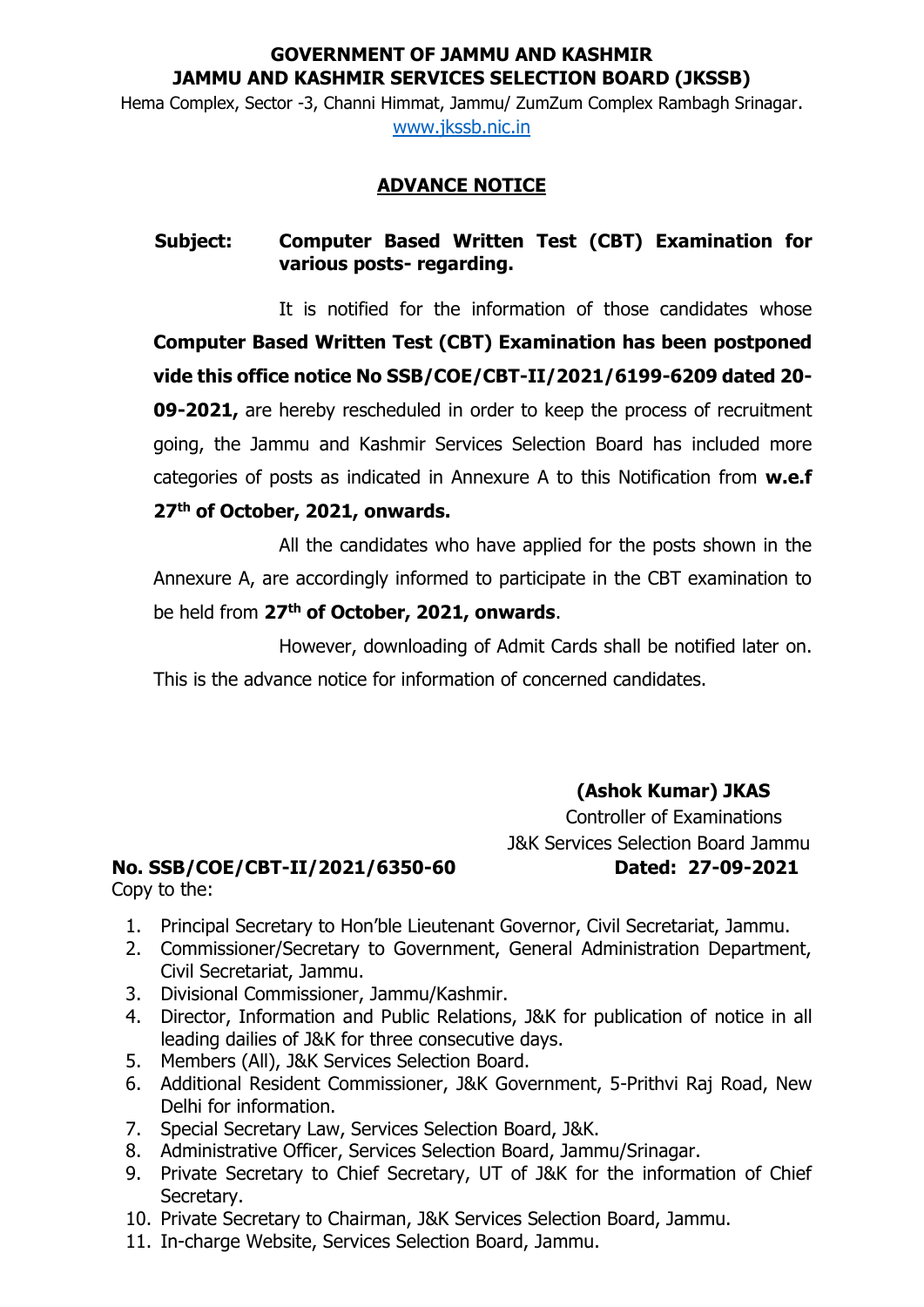# **ANNEXURE A**

| Detail of Phase II CBT Examinations scheduled to be held by J&K Services Selection Board for posts of various Department from 27th Oct 21 onwards |                |                    |                                        |                                           |                   |                       |                                           |
|---------------------------------------------------------------------------------------------------------------------------------------------------|----------------|--------------------|----------------------------------------|-------------------------------------------|-------------------|-----------------------|-------------------------------------------|
| S.No                                                                                                                                              | <b>Advt No</b> | <b>Item</b><br>No. | <b>Department</b>                      | Name of the post                          | Cadre of the post | <b>Total</b><br>posts | <b>Dates of CBT</b><br><b>Examination</b> |
|                                                                                                                                                   | 05 of 2020     | 130                | Public Works(R&B) Department           | Junior Engineer(Civil)                    | UT                | 144                   | 27th Oct'21 to 30th<br><b>Oct'21</b>      |
| 2                                                                                                                                                 | 01 of 2021     |                    | <b>Jal Shakti</b>                      |                                           | UT                | 65                    |                                           |
| 3                                                                                                                                                 | 01 of 2021     | $\overline{2}$     | <b>Jal Shakti</b>                      | Draftsman (Civil)                         | Div.Kashmir       | 72                    | 30th Oct'21                               |
| 4                                                                                                                                                 | 01 of 2021     | 3                  | <b>Jal Shakti</b>                      |                                           | Div. Jammu        | 50                    |                                           |
| 5                                                                                                                                                 | 05 of 2020     | 132                | Public Works(R&B) Department           |                                           | UT                | 34                    |                                           |
| 6                                                                                                                                                 | 06 of 2020     | 234                | Home                                   | Laboratory Attendant                      | UT                | 21                    | 31st Oct'21 To 1st Nov'21                 |
|                                                                                                                                                   | 04 of 2020     | 048                | Culture                                | Junior Librarian                          | Div.Kashmir       | 24                    |                                           |
| 8                                                                                                                                                 | 04 of 2020     | 049                | Culture                                |                                           | Div.Jammu         | 24                    |                                           |
| 9                                                                                                                                                 | 04 of 2020     | 046                | Culture                                | Librarian                                 | Div.Kashmir       | 4                     |                                           |
| 10                                                                                                                                                | 07 of 2020     | 333                | Skill Development                      |                                           | Div. Jammu        | $\mathbf{2}$          |                                           |
| 11                                                                                                                                                | 05 of 2020     | 151                | Law, Justice and Parliamentary Affairs |                                           | UT                | $\mathbf 1$           |                                           |
| 12                                                                                                                                                | 04 of 2020     | 047                | Culture                                |                                           | Div.Jammu         | $\mathbf 1$           | 1st Nov'21                                |
| 13                                                                                                                                                | 01 of 2021     | 65                 | Horticulture                           |                                           | Div. Kashmir      | 1                     |                                           |
| 14                                                                                                                                                | 07 of 2020     | 310                | <b>Skill Development</b>               |                                           | Div Kashmir       | $\blacktriangleleft$  |                                           |
| 15                                                                                                                                                | 01 of 2021     | 117                | Information                            | Photo Librarian                           | Div. Jammu        | $\mathbf{1}$          |                                           |
| 16                                                                                                                                                | 04 of 2020     | 054                | Culture                                | Cataloguer                                | UT                | $\mathbf{1}$          |                                           |
| 17                                                                                                                                                | 07 of 2020     | 317                | <b>Skill Development</b>               | <b>Assistant Librarian</b>                | Div Kashmir       | 1                     |                                           |
| 18                                                                                                                                                | 04 of 2020     | 087                | Transport                              | <b>Motor Vehicle Traffic</b><br>Assistant | UT                | 18                    | 2nd Nov'21                                |
| 19                                                                                                                                                | 04 of 2020     | 091                |                                        |                                           | Div.Kashmir       |                       |                                           |
| 20                                                                                                                                                | 04 of 2020     | 095                |                                        |                                           | Div.Jammu         |                       |                                           |
| 21                                                                                                                                                | 05 of 2020     | 134                | Public Works(R&B) Department           | <b>Works Supervisor</b>                   | Div.Kashmir       | 76                    |                                           |
| 22                                                                                                                                                | 05 of 2020     | 131                | Public Works(R&B) Department           | Junior<br>Engineer(Mechanical)            | UT                | 30<br>$\overline{2}$  | 2nd Nov'21                                |
| 23                                                                                                                                                | 05 of 2020     | 142                | Public Works(R&B) Department           | Foreman Grade I<br>(Mechanical)           | Div.Jammu         |                       |                                           |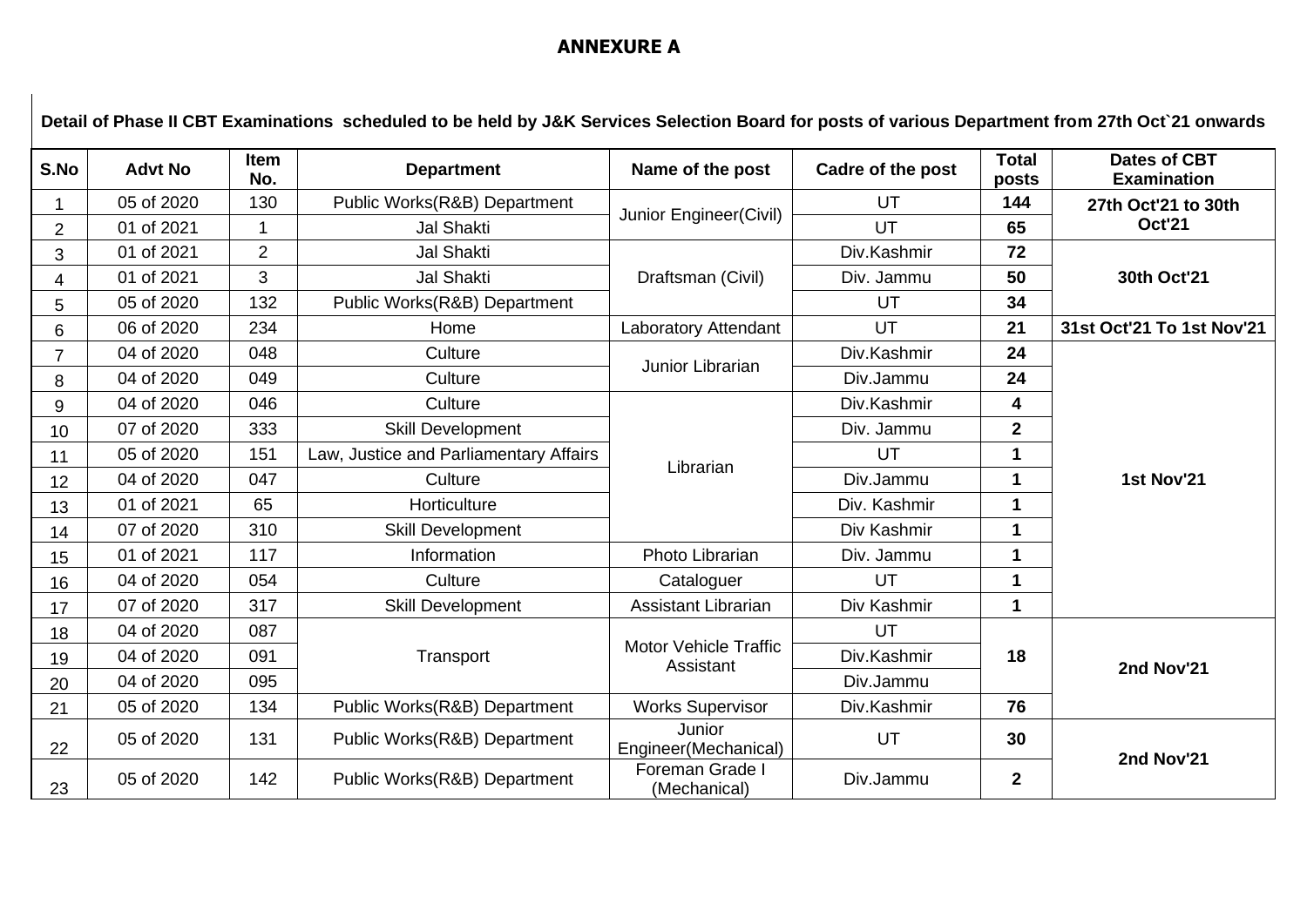| 24 | 07 of 2020 | 306 | <b>Agriculture Production &amp; Farmer's</b><br>Welfare | Foreman/Senior<br>Mechanic  | Div.Kashmir   | 1                       |                                     |
|----|------------|-----|---------------------------------------------------------|-----------------------------|---------------|-------------------------|-------------------------------------|
| 25 | 07 of 2020 | 307 | <b>Agriculture Production &amp; Farmer's</b><br>Welfare | Foreman/Technician          | Div.Kashmir   | $\mathbf 1$             |                                     |
| 26 | 01 of 2021 | 17  | <b>Jal Shakti</b>                                       | <b>Driller</b>              | Kathua        | 1                       |                                     |
| 27 | 01 of 2021 | 18  | <b>Jal Shakti</b>                                       |                             | Udhampur      | $\mathbf 1$             |                                     |
| 28 | 06 of 2020 | 203 | <b>Higher Education</b>                                 |                             | Div.Kashmir   | 27                      |                                     |
| 29 | 06 of 2020 | 189 | <b>Higher Education</b>                                 |                             | Div.Jammu     | 15                      |                                     |
| 30 | 04 of 2020 | 062 | Culture                                                 |                             | Div.Kashmir   | $\mathbf{1}$            |                                     |
| 31 | 04 of 2020 | 110 | Finance                                                 |                             | UT            | 1                       |                                     |
| 32 | 07 of 2020 | 316 | <b>Skill Development</b>                                | <b>Library Assistant</b>    | Div Kashmir   | $\mathbf 1$             | 8th Nov'21                          |
| 33 | 07 of 2020 | 326 | <b>Skill Development</b>                                |                             | Div Jammu     | $\mathbf 1$             |                                     |
| 34 | 02 of 2021 | 408 | <b>Health &amp; Medical Education</b>                   |                             | Div.Jammu     | 1                       |                                     |
| 35 | 02 of 2021 | 178 | <b>Health &amp; Medical Education</b>                   |                             | Div.Jammu     | $\overline{\mathbf{3}}$ |                                     |
| 36 | 02 of 2021 | 223 | <b>Health &amp; Medical Education</b>                   |                             | Div.Kashmir   | $\overline{2}$          |                                     |
| 37 | 06 of 2020 | 231 | Home                                                    | Laboratory Assistant        | UT            | 19                      | 8th Nov'21                          |
| 38 | 04 of 2020 | 086 |                                                         | Motor Vehicle<br>Inspectors | UT            | 19                      |                                     |
| 39 | 04 of 2020 | 088 | Transport                                               |                             | Div.Kashmir   |                         | 8th Nov'21                          |
| 40 | 04 of 2020 | 092 |                                                         |                             | Div.Jammu     |                         |                                     |
| 41 | 02 of 2021 | 498 |                                                         |                             | Jammu         |                         | 9th Nov'21 TO 12th<br><b>Nov'21</b> |
| 42 | 02 of 2021 | 499 | <b>Cooperative Department</b>                           |                             | Samba         |                         |                                     |
| 43 | 02 of 2021 | 500 |                                                         |                             | Kathua        |                         |                                     |
| 44 | 02 of 2021 | 501 |                                                         |                             | Udhampur      |                         |                                     |
| 45 | 02 of 2021 | 502 |                                                         |                             | Reasi         |                         |                                     |
| 46 | 02 of 2021 | 503 |                                                         | <b>Junior Supervisor</b>    | Doda          |                         |                                     |
| 47 | 02 of 2021 | 504 |                                                         | /Sub Auditor                | Kishtwar      | 179                     |                                     |
| 48 | 02 of 2021 | 505 |                                                         |                             | Ramban        |                         |                                     |
| 49 | 02 of 2021 | 506 |                                                         |                             | Rajouri       |                         |                                     |
| 50 | 02 of 2021 | 507 |                                                         |                             | Poonch        |                         |                                     |
| 51 | 02 of 2021 | 508 |                                                         |                             | Srinagar      |                         |                                     |
| 52 | 02 of 2021 | 509 |                                                         |                             | <b>Budgam</b> |                         |                                     |